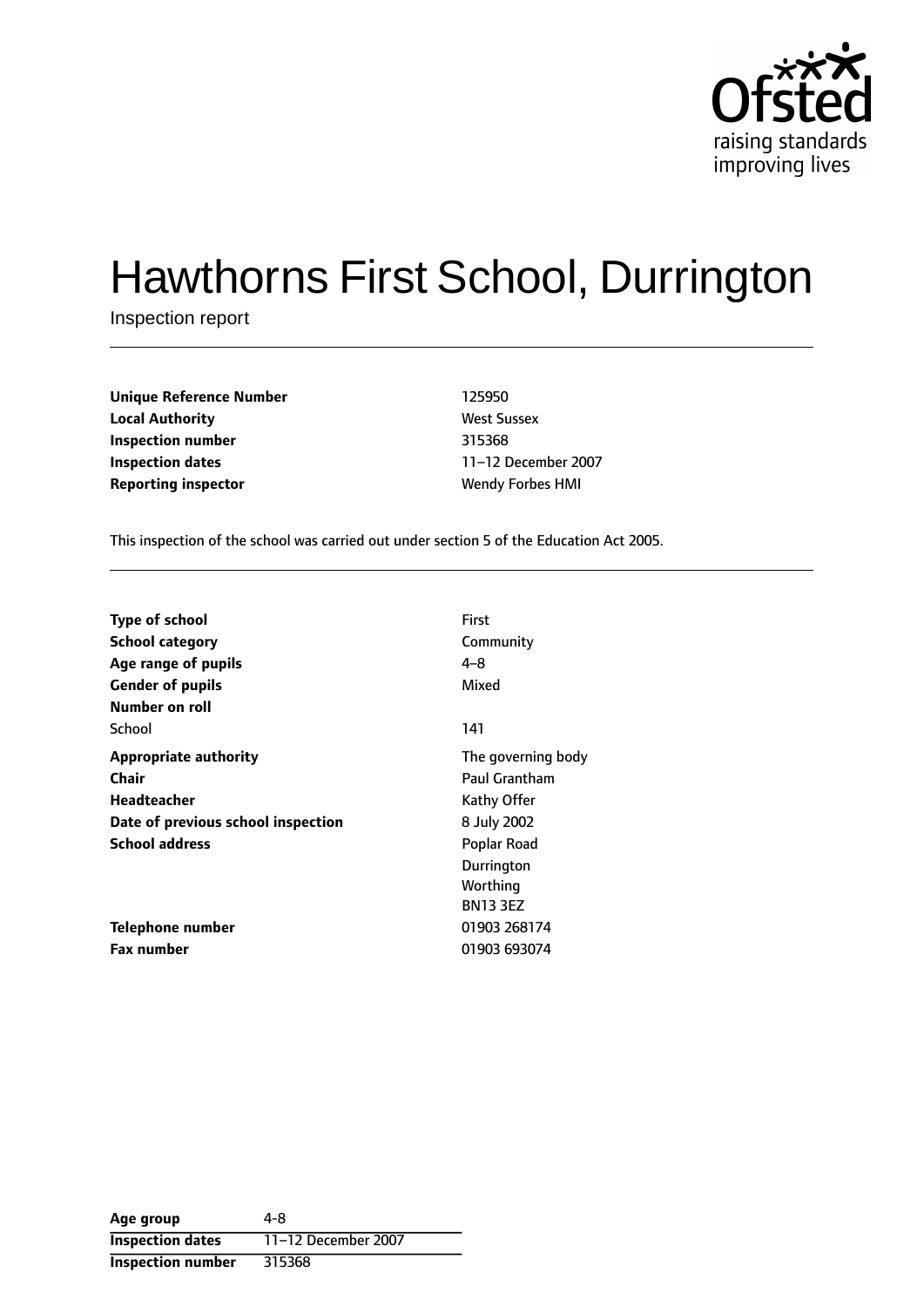.

© Crown copyright 2007

#### Website: www.ofsted.gov.uk

This document may be reproduced in whole or in part for non-commercial educational purposes, provided that the information quoted is reproduced without adaptation and the source and date of publication are stated.

Further copies of this report are obtainable from the school. Under the Education Act 2005, the school must provide a copy of this report free of charge to certain categories of people. A charge not exceeding the full cost of reproduction may be made for any other copies supplied.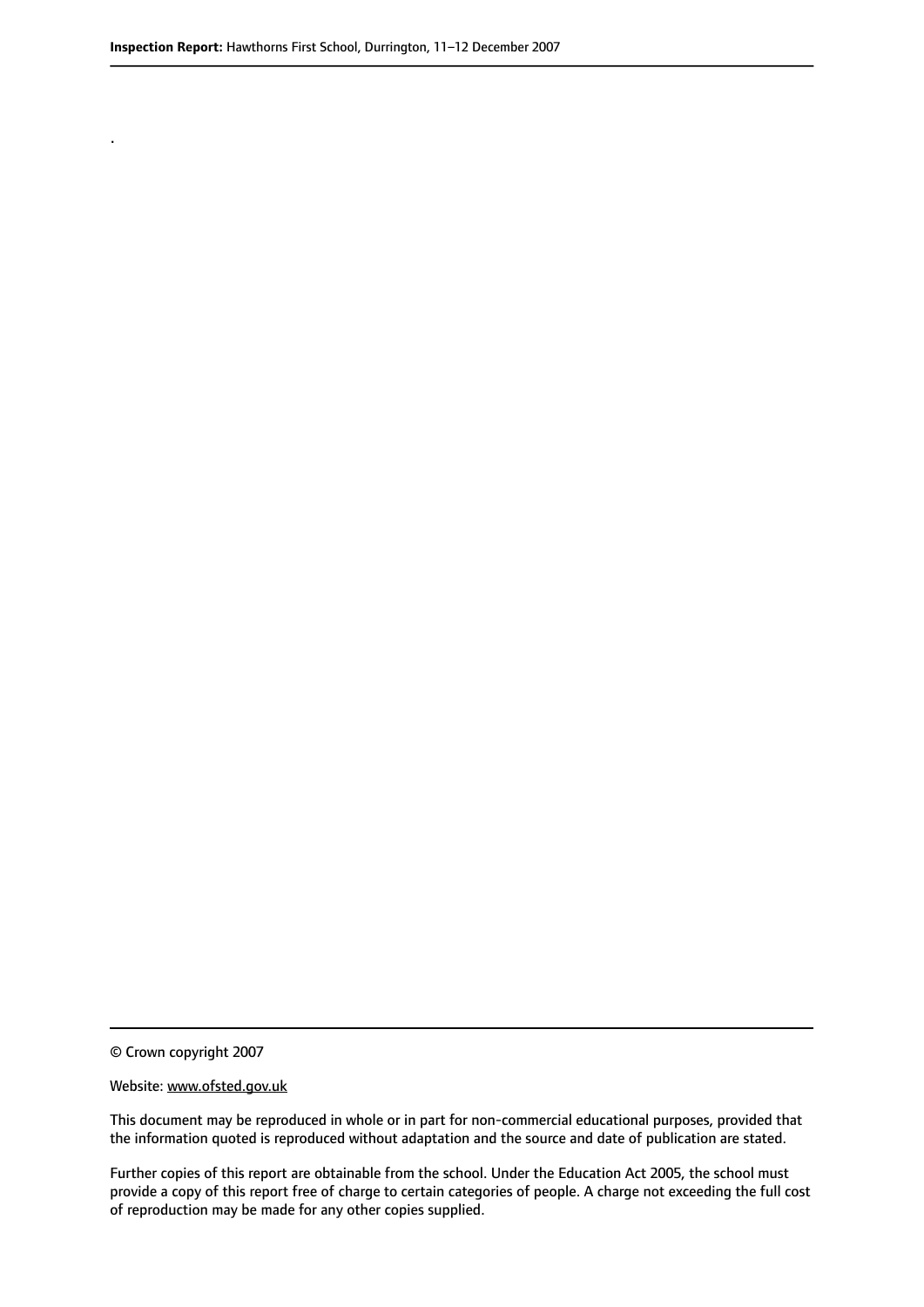# **Introduction**

The inspection was carried out by one of Her Majesty's Inspectors and one Additional Inspector.

## **Description of the school**

Hawthorns is a smaller than average first school. The percentage of pupils who are eligible for free school meals is much lower than the national average. The proportion of pupils who have learning difficulties and disabilities is above national averages. Most pupils enter Hawthorns having had some pre-school experience from the recently established on-site Nursery. The number of pupils with English as an additional language is below average. Hawthorns has a number of awards including Artsmark Gold.

## **Key for inspection grades**

| Grade 1 | Outstanding  |
|---------|--------------|
| Grade 2 | Good         |
| Grade 3 | Satisfactory |
| Grade 4 | Inadequate   |
|         |              |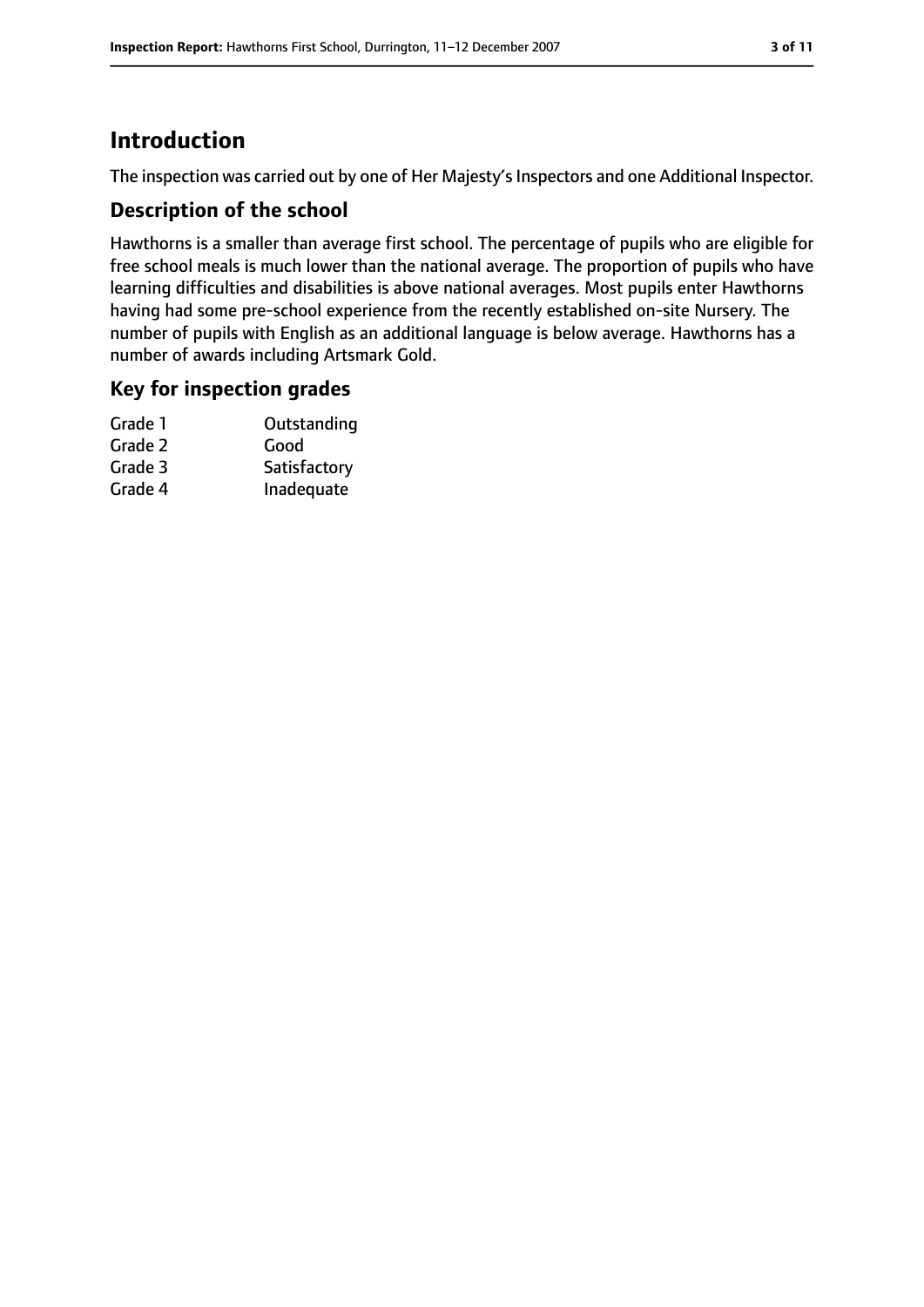# **Overall effectiveness of the school**

#### **Grade: 4**

In accordance with section 13 (3) of the Education Act 2005, HMCI is of the opinion that this school requires significant improvement, because it is performing significantly less well than in all the circumstances it could reasonably be expected to perform. The school is therefore given a Notice to Improve. Significant improvement is required in relation to achievements and standards, teaching and learning, and leadership and management.

Although pupils' personal development and well-being are good and the school cares for and supports those pupils that have difficulties it does not do enough to ensure that all pupils make adequate progress and reach standards in line with expectations. As a result, Hawthorns First School does not provide an acceptable standard of education for all its pupils. Until recently school leaders have not been sufficiently focused on how the school can improve. There is now a better emphasis on the evaluation of pupils' performance and this is helping some lessons to become more challenging. As a result the quality of teaching shows some signs of improvement, although there is still a lot to do to ensure this is at least satisfactory in all classes. There are now good systems to assess the pupils' achievement in reading, writing and mathematics, although standards in these subjects, particularly in mathematics are still too low. Improvement since the previous inspection has not been fast enough.

The school benefits from having a dedicated team of staff and governors and very supportive parents, the majority of whom are very happy with the school. Parents say that they feel fortunate that their 'children have had such a positive and supportive start to their education'. The headteacher has established a community in which pupils are nurtured and supported. Pupils are well behaved and demonstrate good attitudes towards their work and play. The school works well with parents and values their contribution to their children's learning. Teaching and support staff ensure that pupils with learning difficulties or disabilities are supported effectively and this enables these pupils to make at least satisfactory progress.

Although teaching and learning is unsatisfactory overall, there are pockets of satisfactory or better practice particularly in the Foundation Stage. The inconsistency in practice is leading to variable rates of progress across the school. Where teaching is unsatisfactory, planning for lessons lacks detail and does not give sufficient information about what pupils are expected to learn, marking is inconsistent, and practical equipment is not always used effectively to help pupils solve problems. Many 'one size fits all' lessons do not provide sufficient challenge for all learners.

The school's self-evaluation is satisfactory and the headteacher has identified the need to raise standards. As part of this drive, the leadership team has been strengthened by drawing on the expertise of the Foundation Stage and the special educational needs coordinators. This has helped to build and develop capacity in the school which is now satisfactory. Nevertheless, the roles and responsibilities of some other leaders and managers remains underdeveloped; this is limiting the school's efforts to set challenging targets. School governors, whilst sharing the school's vision, do not hold the school sufficiently to account about its below average standards and unsatisfactory academic progress.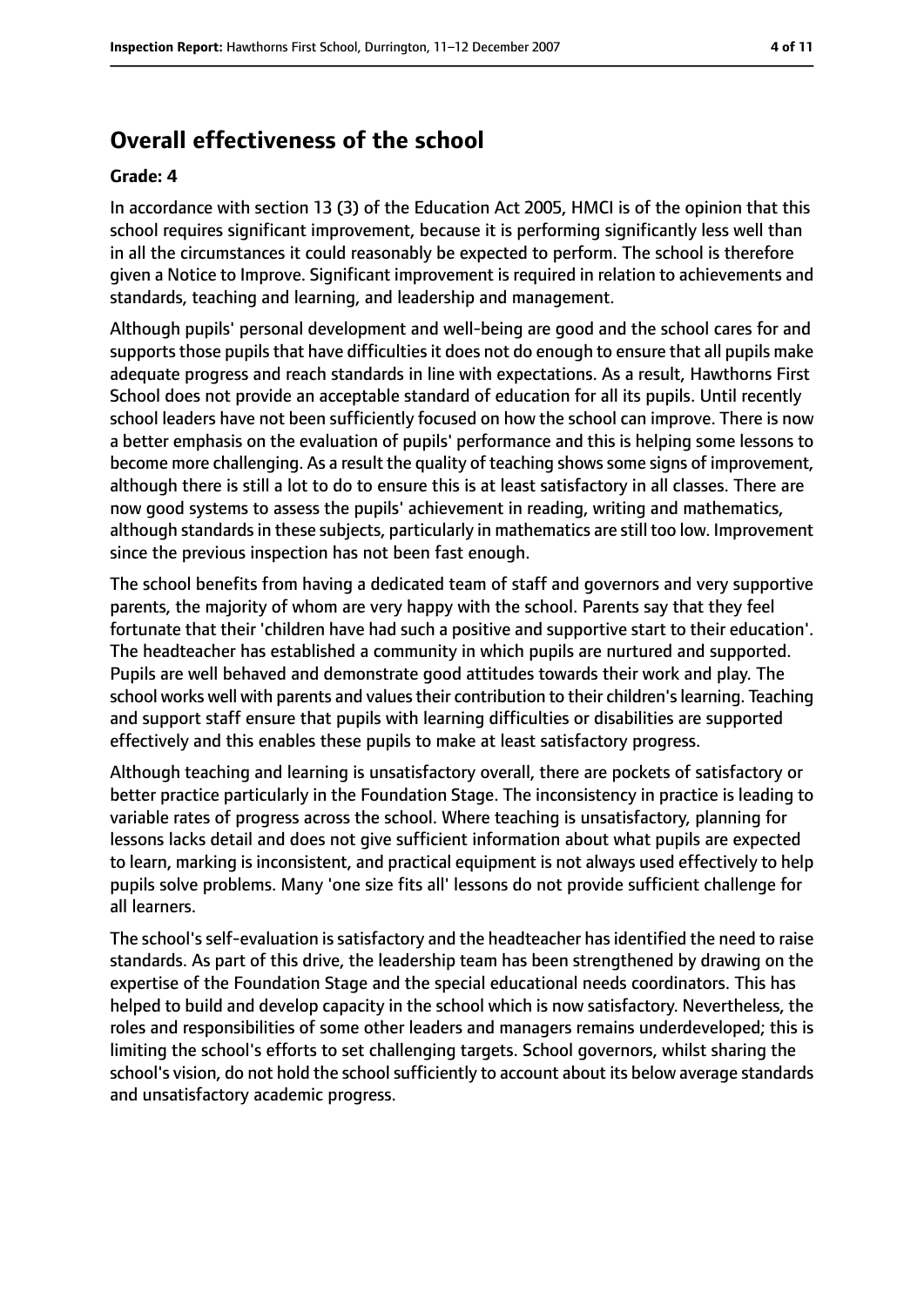## **Effectiveness of the Foundation Stage**

#### **Grade: 2**

The majority of the children who begin school in the Foundation Stage bring with them skills and a level of understanding expected for their age. As a result of good teaching and a good curriculum in the Reception Year, children make good progress and reach at least national expectations. Teachers and teaching assistants work well together to provide children with well structured sessions which arise from well planned opportunities to choose activities for themselves. Children work and play well together enjoying their learning. Consequently, their behaviour is good for their age. The good teaching and support, as well as appropriate resources, all help to make learning fun. The school recognises that the outside areas require further improvement.

## **What the school should do to improve further**

- Improve teaching so that it consistently provides better challenges to pupils, and ensure that assessment information informs teachers' planning.
- Ensure pupils' work is marked more consistently and that teachers set individual learning targets so pupils know how to improve their work.
- Develop the monitoring roles of managers and governors.

# **Achievement and standards**

#### **Grade: 4**

Achievement and standards are inadequate overall and since the last inspection any improvement in standards has not been consistently maintained. Despite a brief rise in results in 2005, standards in reading, writing and mathematics are now below national averages at the end of Key Stage 1. Standards are also below average at the end of Year 3. Following a good start in Reception, pupils are not making satisfactory or consistent progress, particularly in mathematics. The school has a wealth of assessment data, but the inconsistency with which it is used has contributed to a slower than expected rate of progress for many pupils including the more able. The special educational needs coordinator works well with staff to ensure that pupils with learning difficulties and disabilities progress satisfactorily.

# **Personal development and well-being**

#### **Grade: 3**

Spiritual, social, moral and cultural development are good overall. Pupils behave well in class and the school is a very orderly place in which to learn. Attendance is average and any lateness or persistent absence is monitored carefully. Pupils enjoy school and the majority of parents are positive about their children's schooling.

Pupils know what food items they are not allowed to bring to school, such as sweets or chocolate, but are unsure about what constitutes a healthy diet. Similarly, they participate in sport at the school but have not yet made the connection with how this helps to keep them fit and well. The school does not have an organised social gathering where pupils can enjoy lunch with pupils other than those in their class. This is a missed opportunity for further social interaction between older and younger pupils.

Pupils feel safe and say there are no bullies in the school. They are confident about who they can ask for help if someone is unkind to them. They develop satisfactory skills in the use of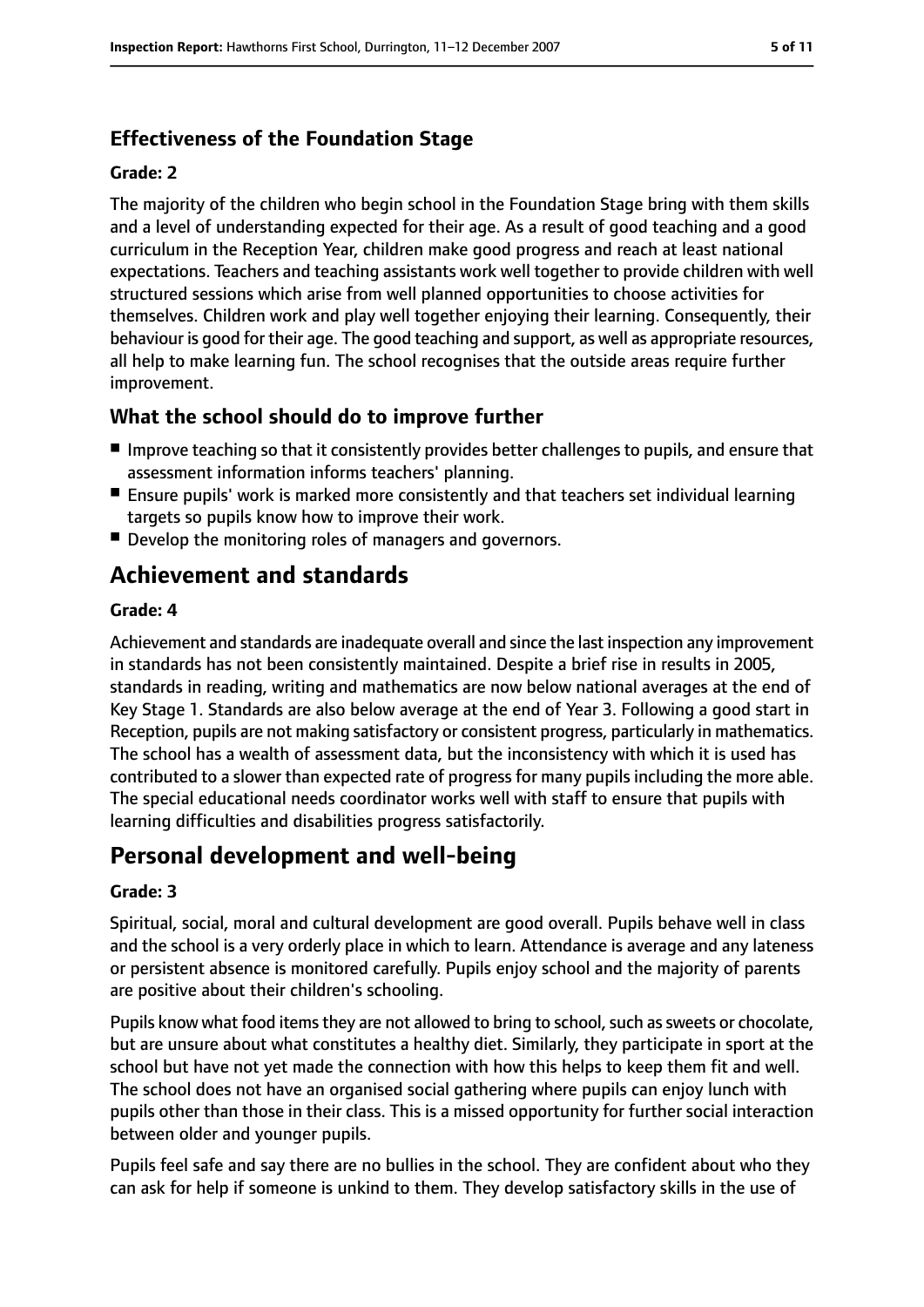information and communication technology and build good relationships with each other. However, their below average standards of literacy and numeracy, does not prepare them

sufficiently well for the future. The school has worked hard to develop good community links and uses the local church facilities for seasonal activities. Together with the local community pupils help to raise funds for a broad range of charitable organisations.

# **Quality of provision**

## **Teaching and learning**

#### **Grade: 4**

Although there are pockets of satisfactory or better teaching, the quality overall is inadequate, particularly in the teaching of mathematics. Pupils have good relationships with staff and consequently many enjoy their learning.

Where teaching is satisfactory or better the content of lessons is well matched to pupils' interests, abilities and needs. These lessons are well structured and teachers demonstrate good subject knowledge and a good understanding of how pupils learn. Where there are weaknesses in teaching, these arise from insufficient use of assessment information, weak marking and planning, and a lack of challenge for the average and more able pupils. These less successful lessons do not focus sharply enough on what pupils should gain from the lessons or the needs of pupils with different abilities. Missed opportunitiesforsome pupilsto use practical equipment to support and enhance their learning limits their progress during the course of a lesson. School leaders now recognise these weaknesses and some are beginning to have an impact on improving the quality of teaching and learning. Teaching assistants provide pupils with good levels of support. This helps to ensure that pupils with learning difficulties and disabilities make at least satisfactory progress.

## **Curriculum and other activities**

## **Grade: 3**

The school provides a curriculum that is broad and balanced. A varied and interesting range of enrichment and extra-curricular activities such as the school's arts weeks, creative learning projects, school choir visits and events make a positive impact on pupils' personal development and well-being and contribute to their enjoyment of learning. Curriculum planning and programmes of work provide clear information about the expected progression of skills and understanding, but do not indicate clearly enough how work can be modified to ensure that the differing needs of all pupils can be met.

## **Care, guidance and support**

#### **Grade: 3**

Good pastoral care is given to pupils at the school and can be seen in the high level of commitment of staff to the safety, care and welfare procedures. The support for pupils with learning difficulties and disabilities is good. The needs of these pupils are identified early and this contributes to the effective support they receive. Child protection procedures are fully in place.

The school has rigorous and detailed assessment procedures to monitor pupils' progress. This information is used well for the pupils on the special educational needs list. However, the performance of the majority of other pupils is not monitored well enough by class teachers. In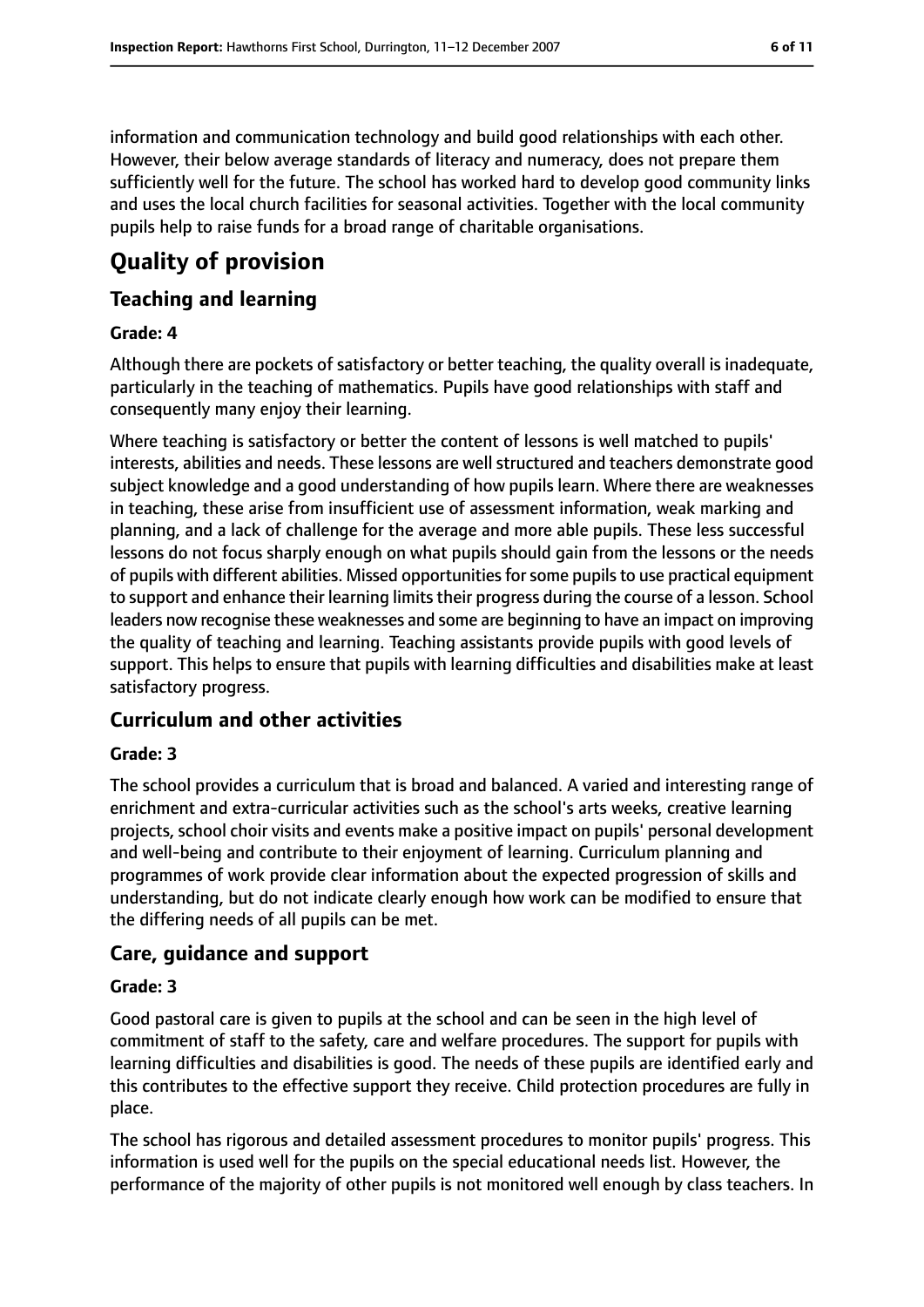lessons and in planning there is insufficient emphasis on the setting of challenging targets for all pupils.

# **Leadership and management**

#### **Grade: 4**

Although showing signs of improvement, leadership and management are inadequate overall. Until recently there has been insufficient focus on the key priorities. Nevertheless, the monitoring of personal and social development and attendance is good, as is the management of support for pupils with learning difficulties and disabilities. This has brought about good progress in these areas.

The school recognises the need to raise standards and accelerate the rate of pupils' progress. This has led to the introduction of a thorough assessment and pupil tracking system to monitor pupils' academic performance more closely. Improved use and analysis of thissort of information is reflected in the satisfactory quality of whole school self-evaluation.

The headteacher has become more proactive in developing and empowering her leadership team. The Foundation Stage as well as the special educational needs coordinators provide significant support to the development of school improvement strategies. Key personnel are now working more closely together. They have a shared vision, and are helping to secure the school's capacity to improve.

Governors are supportive of the school and take responsibility for different subject areas. They visit the school regularly, but their rolesin monitoring and as a critical friend are underdeveloped.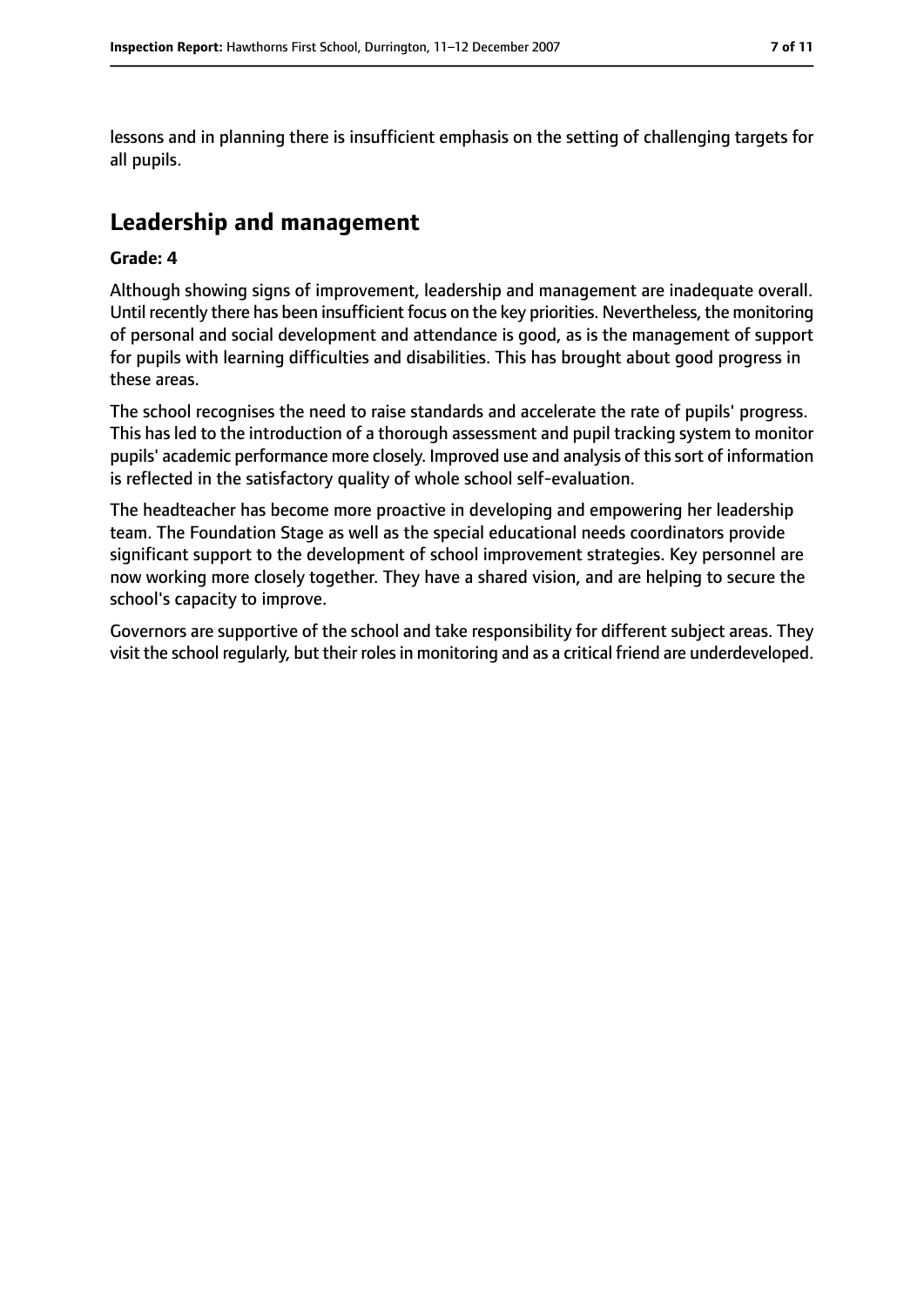**Any complaints about the inspection or the report should be made following the procedures set out in the guidance 'Complaints about school inspection', which is available from Ofsted's website: www.ofsted.gov.uk.**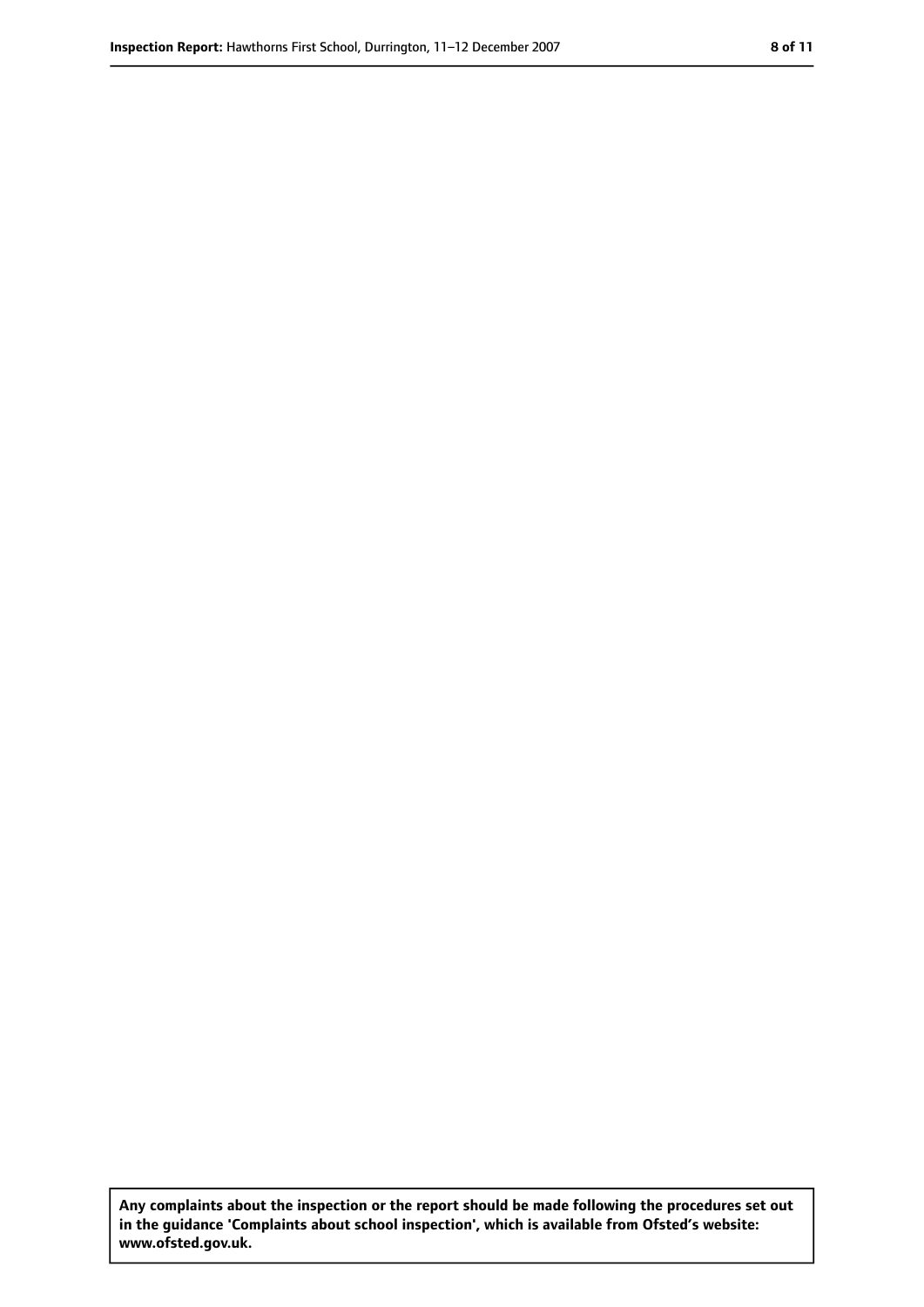# **Inspection judgements**

| $^{\backprime}$ Key to judgements: grade 1 is outstanding, grade 2 good, grade 3 satisfactory, and | <b>School</b>  |
|----------------------------------------------------------------------------------------------------|----------------|
| arade 4 inadequate                                                                                 | <b>Overall</b> |

## **Overall effectiveness**

| How effective, efficient and inclusive is the provision of education, integrated<br>care and any extended services in meeting the needs of learners? | 4         |
|------------------------------------------------------------------------------------------------------------------------------------------------------|-----------|
| Effective steps have been taken to promote improvement since the last<br>inspection                                                                  | <b>No</b> |
| How well does the school work in partnership with others to promote learners'<br>well-being?                                                         |           |
| The effectiveness of the Foundation Stage                                                                                                            |           |
| The capacity to make any necessary improvements                                                                                                      |           |

## **Achievement and standards**

| How well do learners achieve?                                                                               |  |
|-------------------------------------------------------------------------------------------------------------|--|
| The standards <sup>1</sup> reached by learners                                                              |  |
| How well learners make progress, taking account of any significant variations between<br>groups of learners |  |
| How well learners with learning difficulties and disabilities make progress                                 |  |

## **Personal development and well-being**

| How good is the overall personal development and well-being of the<br>learners?                                  |  |
|------------------------------------------------------------------------------------------------------------------|--|
| The extent of learners' spiritual, moral, social and cultural development                                        |  |
| The extent to which learners adopt healthy lifestyles                                                            |  |
| The extent to which learners adopt safe practices                                                                |  |
| How well learners enjoy their education                                                                          |  |
| The attendance of learners                                                                                       |  |
| The behaviour of learners                                                                                        |  |
| The extent to which learners make a positive contribution to the community                                       |  |
| How well learners develop workplace and other skills that will contribute to<br>their future economic well-being |  |

## **The quality of provision**

| How effective are teaching and learning in meeting the full range of the<br>learners' needs?          |  |
|-------------------------------------------------------------------------------------------------------|--|
| How well do the curriculum and other activities meet the range of needs<br>and interests of learners? |  |
| How well are learners cared for, quided and supported?                                                |  |

 $^1$  Grade 1 - Exceptionally and consistently high; Grade 2 - Generally above average with none significantly below average; Grade 3 - Broadly average to below average; Grade 4 - Exceptionally low.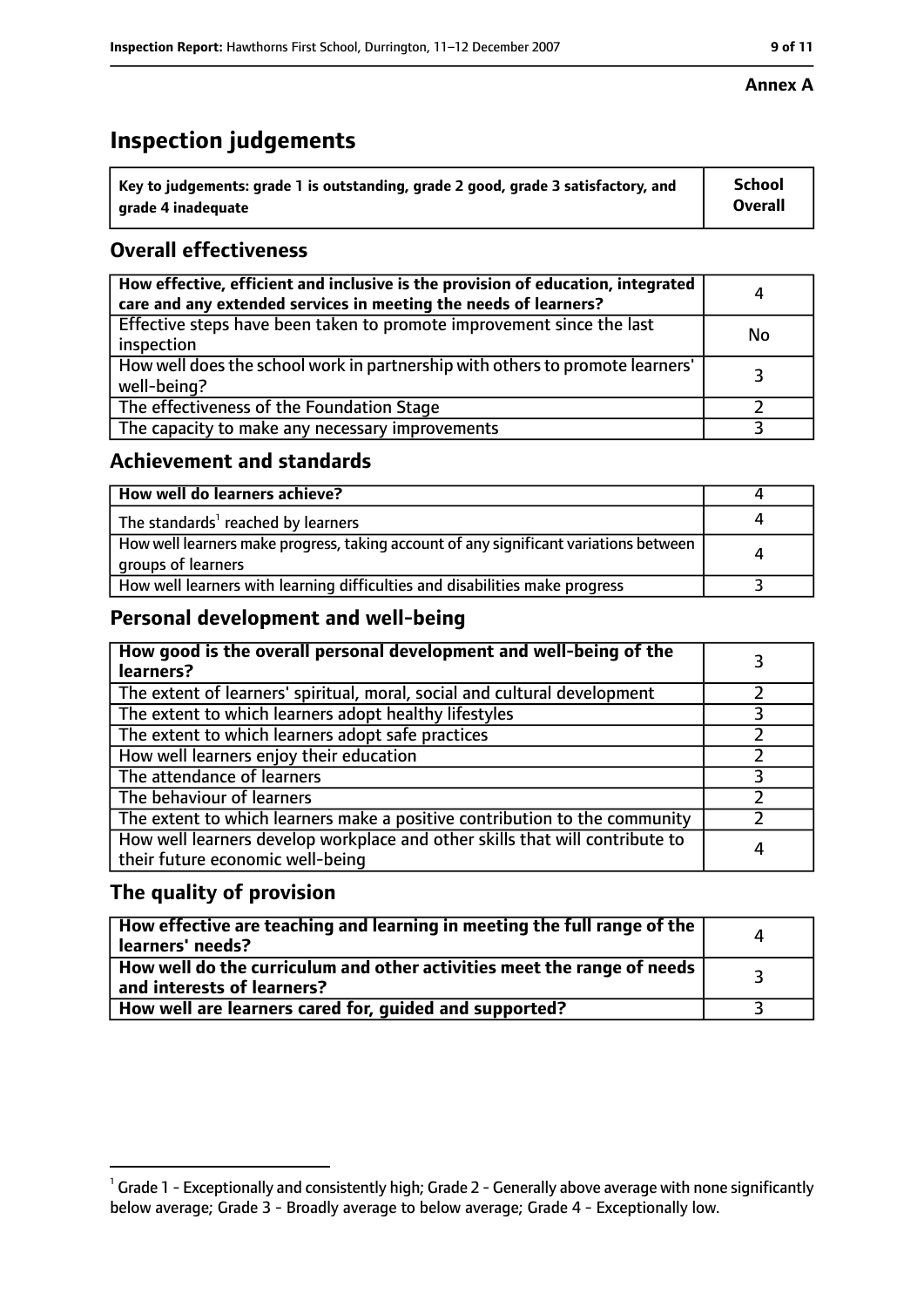#### **Annex A**

# **Leadership and management**

| How effective are leadership and management in raising achievement<br>and supporting all learners?                                              |     |
|-------------------------------------------------------------------------------------------------------------------------------------------------|-----|
| How effectively leaders and managers at all levels set clear direction leading<br>to improvement and promote high quality of care and education |     |
| How effectively leaders and managers use challenging targets to raise standards                                                                 | 4   |
| The effectiveness of the school's self-evaluation                                                                                               |     |
| How well equality of opportunity is promoted and discrimination tackled so<br>that all learners achieve as well as they can                     | 3   |
| How effectively and efficiently resources, including staff, are deployed to<br>achieve value for money                                          |     |
| The extent to which governors and other supervisory boards discharge their<br>responsibilities                                                  |     |
| Do procedures for safequarding learners meet current government<br>requirements?                                                                | Yes |
| Does this school require special measures?                                                                                                      | No  |
| Does this school require a notice to improve?                                                                                                   | Yes |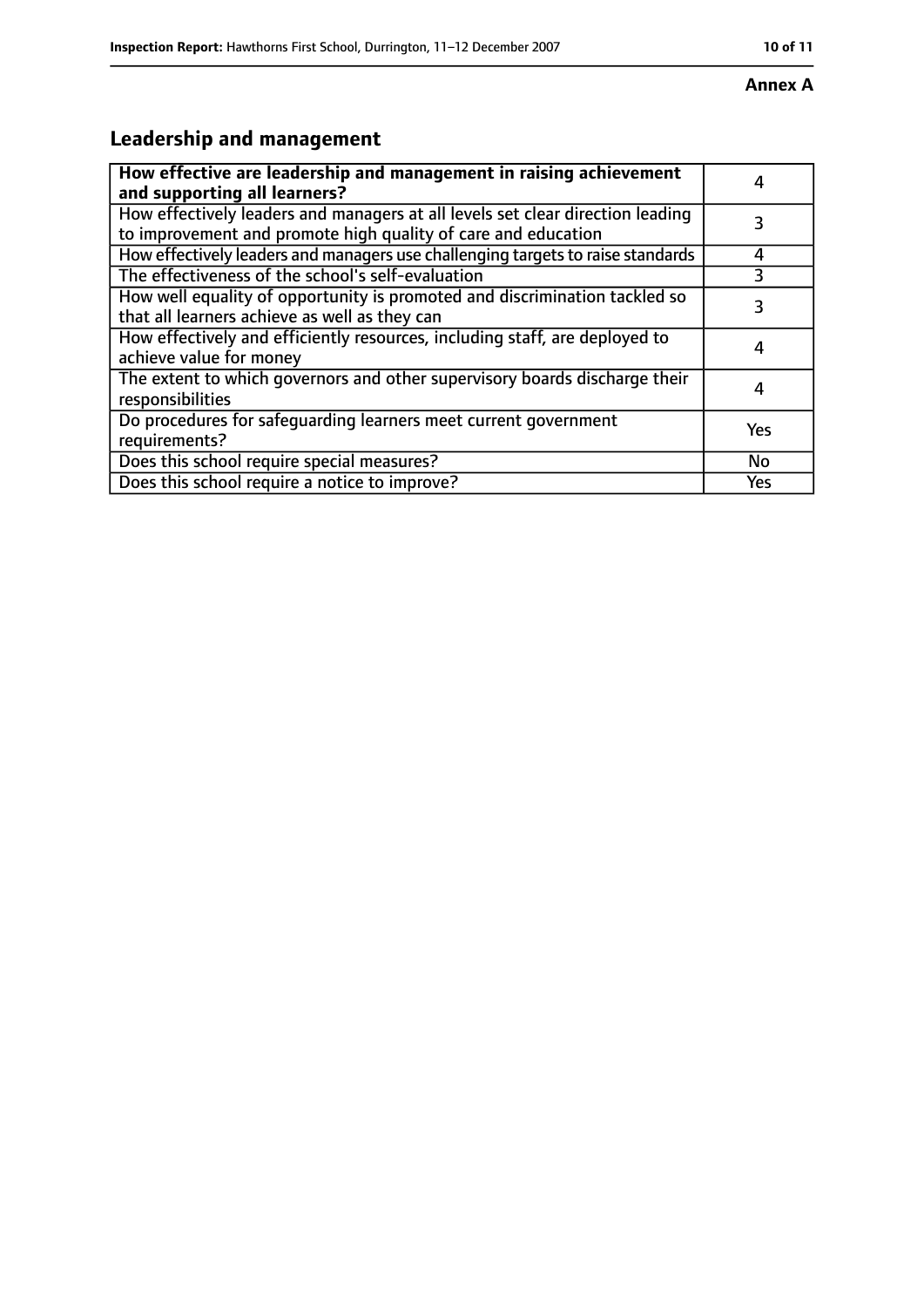#### **Annex B**

# **Text from letter to pupils explaining the findings of the inspection**

Dear Pupils

Inspection of Hawthorns First School, Worthing BN13 3EZ

Thank you so much for making us feel welcome in your school when we visited recently. We really enjoyed meeting you, talking to you, and looking at your work. We were impressed with how hard you work to make your school a happy place.

Your headteacher and staff really care about you and provide lots of interesting extra activities such as school visits, performances, art weeks, music and dance for you to help make learning fun. Many pupils are working really hard at school and the youngest pupils are making good progress.

Unfortunately, we don't think that your school is doing as well as it should. This is because not all lessons are hard enough for you. Many pupils do not know how well they are doing or what to do to improve their work.

We have asked your school to make some important changes. These are to:

- improve teaching so that the work you do in class is more difficult and is marked more regularly
- make sure that you are all helped to learn as best as you can and that teachers help you to know how can do even better
- make sure that all those who help manage and run the school, are able to do their jobs well and that they make sure you get a good education.

We are going to ask some other inspectors to come back to the school and see how well you are getting on. I know all of you will work hard to ensure your school improves quickly. Your good behaviour and attitudes will help your teachers work on the things they need to do.

Best wishes for the future. Yours sincerely

Wendy Forbes Lead Inspector